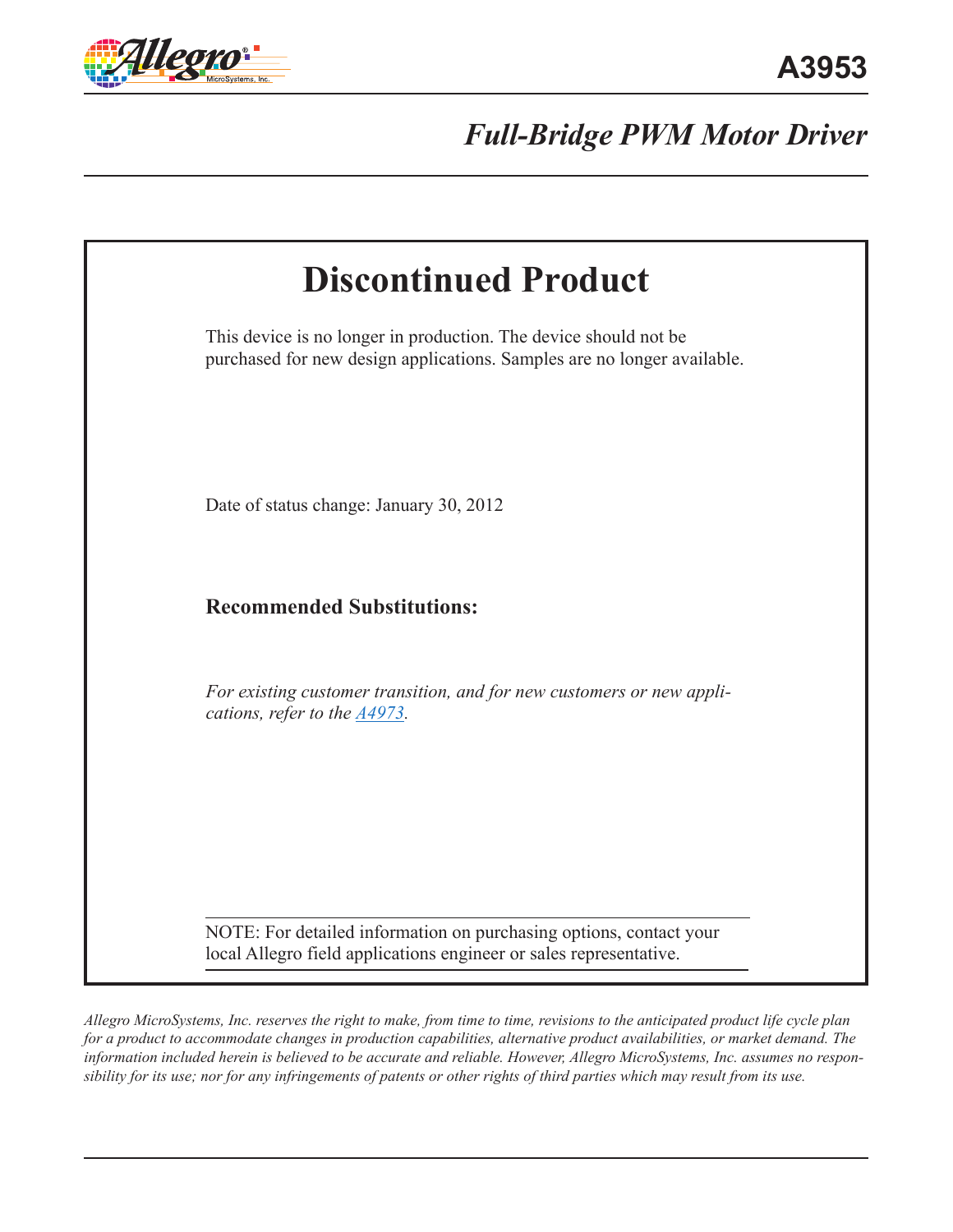

# *Full-Bridge PWM Motor Driver*

# **Features and Benefits**

- $\pm 1.3$  A continuous output current
- 50 V output voltage rating
- 3 V to 5.5 V logic supply voltage
- Internal PWM current control
- Saturated sink drivers (below 1 A)
- Fast and slow current-decay modes
- Automotive capable
- Sleep (low current consumption) mode
- Internal transient-suppression diodes
- Internal thermal shutdown circuitry
- Crossover current and UVLO protection

### **Packages:**





Package B, 16-pin DIP with exposed tabs

Package LB, 16-pin SOIC with internally fused pins

*Not to scale*

#### **Description**

Designed for bidirectional pulse width modulated (PWM) current control of inductive loads, the A3953 is capable of continuous output currents to  $\pm 1.3$  A and operating voltages to 50 V. Internal fixed off-time PWM current-control circuitry can be used to regulate the maximum load current to a desired value. The peak load current limit is set by the user's selection of an input reference voltage and external sensing resistor. The fixed off-time pulse duration is set by a user- selected external RC timing network. Internal circuit protection includes thermal shutdown with hysteresis, transient-suppression diodes, and crossover current protection. Special power-up sequencing is not required.

With the ENABLE input held low, the PHASE input controls load current polarity by selecting the appropriate source and sink driver pair. The MODE input determines whether the PWM current-control circuitry operates in a slow current-decay mode (only the selected source driver switching) or in a fast current-decay mode (selected source and sink switching). A user-selectable blanking window prevents false triggering of the PWM current-control circuitry. With the ENABLE input held high, all output drivers are disabled. A sleep mode is provided to reduce power consumption.

*Continued on the next page…*



# **Functional Block Diagram**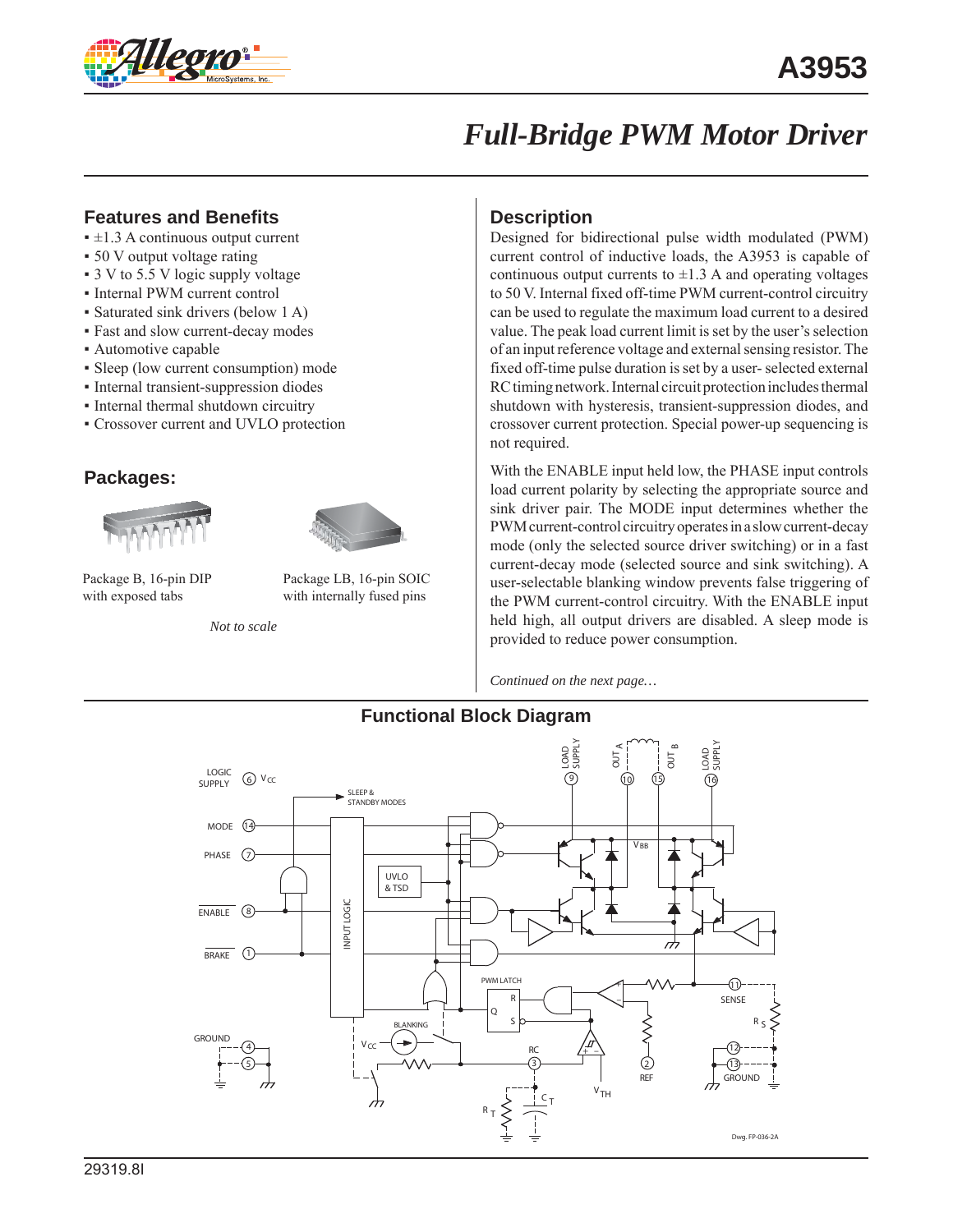#### **Description (continued)**

When a logic low is applied to the BRAKE input, the braking function is enabled. This overrides ENABLE and PHASE to turn off both source drivers and turn on both sink drivers. The brake function can be used to dynamically brake brush DC motors.

The A3953 is supplied in a choice of two power packages; a 16-pin dual-in-line plastic package with copper heat-sink tabs, and a 16-pin plastic SOIC with copper heat-sink tabs. For both package styles, the power tab is at ground potential and needs no electrical isolation. Each package type is available in a lead (Pb) free version (100% matte tin plated leadframe).

#### **Selection Guide**

| <b>Part Number</b> | Package                                 | Packing              |
|--------------------|-----------------------------------------|----------------------|
| A3953SB-T          | 16-pin DIP with exposed thermal tabs    | 25 pieces per tube   |
| A3953SLBTR-T       | 16-pin SOICW with internally-fused pins | 1000 pieces per reel |

#### **Absolute Maximum Ratings**

| <b>Characteristic</b>                | Symbol                    | <b>Notes</b>                                                                                                                                                                                                      | Rating                   | <b>Units</b> |
|--------------------------------------|---------------------------|-------------------------------------------------------------------------------------------------------------------------------------------------------------------------------------------------------------------|--------------------------|--------------|
| Load Supply Voltage                  | $\mathsf{V}_\mathsf{BB}$  |                                                                                                                                                                                                                   | 50                       | V            |
| Logic Supply Voltage                 | $\rm V_{CC}$              |                                                                                                                                                                                                                   | 7.0                      | V            |
| Logic/Reference Input Voltage Range  | $V_{IN}$                  |                                                                                                                                                                                                                   | $-0.3$ to $V_{CC}$ + 0.3 | V            |
|                                      |                           | $V_{CC}$ = 5.0 V                                                                                                                                                                                                  | 1.0                      | V            |
| Sense Voltage                        | <b>VSENSE</b>             | $V_{CC}$ = 3.3 V                                                                                                                                                                                                  | 0.4                      | V            |
| <b>Output Current, Continuous</b>    | $I_{\text{OUT}}$          | Output current rating may be limited by duty cycle, ambient<br>temperature, and heat sinking. Under any set of conditions, do<br>not exceed the specified current rating or a junction tempera-<br>ture of 150°C. | ±1.3                     | A            |
| Package Power Dissipation            | $P_D$                     |                                                                                                                                                                                                                   | See graph                | W            |
| <b>Operating Ambient Temperature</b> | $\mathsf{T}_\mathsf{A}$   | Range S                                                                                                                                                                                                           | $-20$ to 85              | °C           |
| Maximum Junction Temperature         | $T_{\rm d}$ (max)         | Fault conditions that produce excessive junction temperature<br>will activate the device's thermal shutdown circuitry. These<br>conditions can be tolerated but should be avoided.                                | 150                      | °C           |
| Storage Temperature                  | $\mathsf{T}_{\text{stg}}$ |                                                                                                                                                                                                                   | $-55$ to 150             | °C           |

#### **Thermal Characteristics**

| <b>Characteristic</b><br><b>Test Conditions*</b><br>Symbol |                | Value                                                              | <b>Units</b> |      |
|------------------------------------------------------------|----------------|--------------------------------------------------------------------|--------------|------|
| Package Thermal Resistance, Junction                       |                | B Package, single-layer PCB, 1 in? 2-oz. exposed copper            | 43           | °C/W |
| I to Ambient                                               | $R_{\theta$ JA | LB Package, 2-layer PCB, 0.3 in? 2-oz. exposed copper each<br>side | 67           | °C/W |
| Package Thermal Resistance, Junction<br>Ito Tab            | $R_{0,1T}$     |                                                                    |              | °C/W |

\*Additional thermal information available on Allegro website.

Note the A3953SB (DIP) and the A3953SLB (SOIC) are electrically identical and share a common terminal number assignment.







Allegro MicroSystems, Inc. 2 2<br>115 Northeast Cutoff Worcester, Massachusetts 01615-0036 U.S.A. 1.508.853.5000; www.allegromicro.com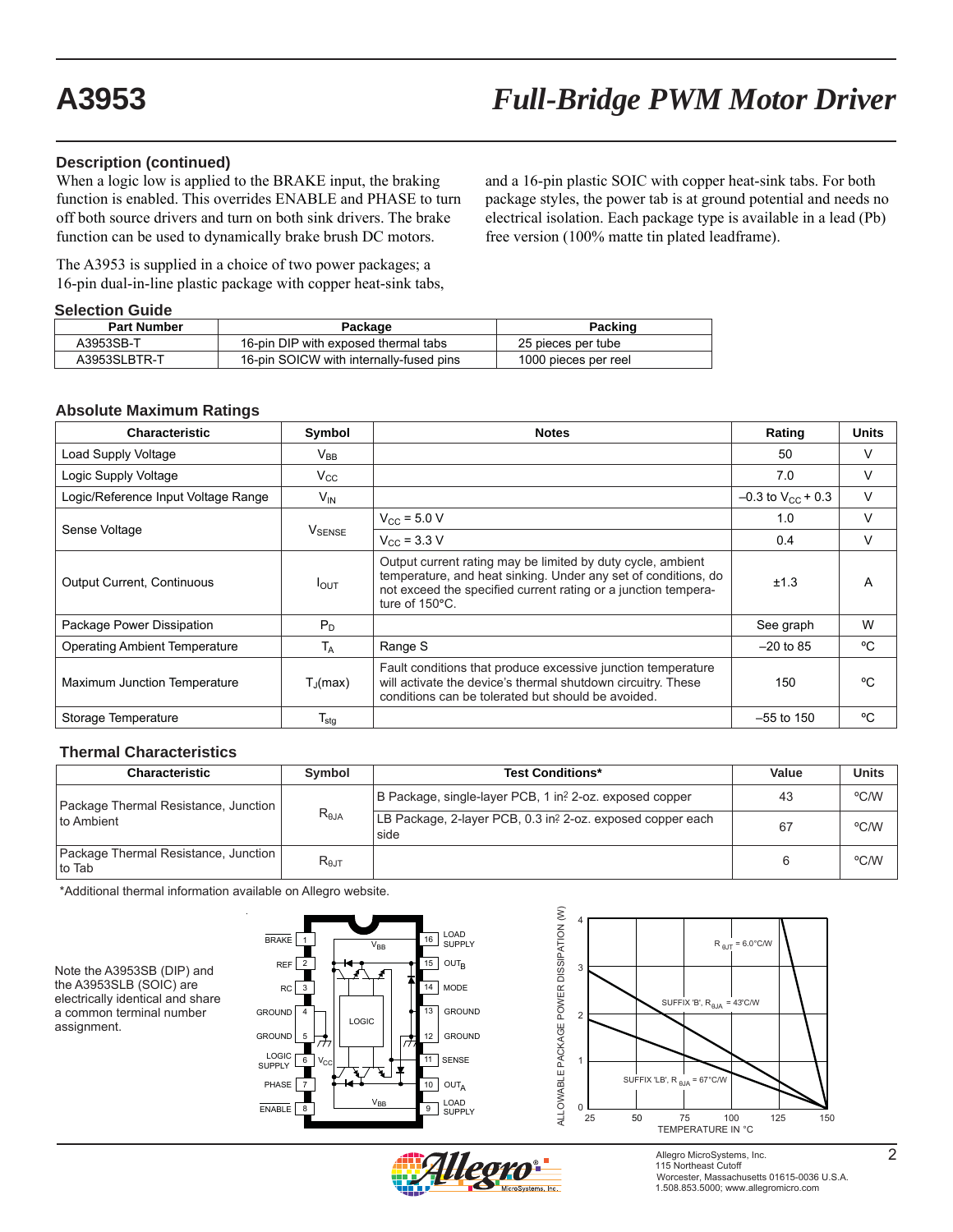## ELECTRICAL CHARACTERISTICS at T<sub>J</sub> = 25°C, V<sub>BB</sub> = 5 V to 50 V, V<sub>CC</sub> = 3.0 V to 5.5 V **(unless otherwise noted.)**

|                                  |                  |                                                                                                                        |              | Limits   |       |                   |
|----------------------------------|------------------|------------------------------------------------------------------------------------------------------------------------|--------------|----------|-------|-------------------|
| <b>Characteristic</b>            | Symbol           | <b>Test Conditions</b>                                                                                                 | Min.         | Typ.     | Max.  | <b>Units</b>      |
| <b>Power Outputs</b>             |                  |                                                                                                                        |              |          |       |                   |
| Load Supply Voltage Range        | $V_{BB}$         | Operating, $I_{OUT} = \pm 1.3$ A, L = 3 mH                                                                             | $V_{\rm CC}$ |          | 50    | $\vee$            |
| Output Leakage Current           | $I_{CEX}$        | $V_{\text{OUT}} = V_{\text{BB}}$                                                                                       |              | 1.0      | 50    | μA                |
|                                  |                  | $V_{\text{OUT}} = 0 V$                                                                                                 |              | $< -1.0$ | $-50$ | μA                |
| Sense Current Offset             | l <sub>so</sub>  | $I_{\text{SENSE}}$ - $I_{\text{OUT1}}$ , $I_{\text{OUT}}$ = 850 mA,<br>$V_{\text{SENSE}} = 0$ V, $V_{\text{CC}} = 5$ V | 22           | 33       | 38    | m <sub>A</sub>    |
| <b>Output Saturation Voltage</b> | $V_{CE(SAT)}$    | $V_{\text{SENSE}} = 0.4 \text{ V}, V_{\text{CC}} = 3.0 \text{ V}$ :                                                    |              |          |       |                   |
| $BRAKE = H$                      |                  | Source Driver, $I_{\text{OUT}}$ = -0.85 A                                                                              |              | 1.0      | 1.1   | $\vee$            |
| (Forward/Reverse Mode)           |                  | Source Driver, $I_{\text{OUT}} = -1.3$ A                                                                               |              | 1.7      | 1.9   | $\vee$            |
|                                  |                  | Sink Driver, $I_{\text{OUT}} = 0.85$ A                                                                                 |              | 0.4      | 0.5   | $\vee$            |
|                                  |                  | Sink Driver, $I_{\text{OUT}}$ = 1.3 A                                                                                  |              | 1.1      | 1.3   | $\vee$            |
| <b>Output Saturation Voltage</b> | $V_{CE(SAT)}$    | $V_{\text{SENSE}} = 0.4 \text{ V}, V_{\text{CC}} = 3.0 \text{ V}$ :                                                    |              |          |       |                   |
| $BRAKE = L$                      |                  | Sink Driver, $I_{\text{OUT}} = 0.85$ A                                                                                 |              | 1.0      | 1.2   | V                 |
| (Brake Mode)                     |                  | Sink Driver, $I_{OUT} = 1.3 A$                                                                                         |              | 1.3      | 1.5   | $\vee$            |
| Clamp Diode Forward Voltage      | $\overline{V_F}$ | $I_F = 0.85 A$                                                                                                         |              | 1.2      | 1.4   | $\overline{\vee}$ |
| (Sink or Source)                 |                  | $I_F = 1.3 A$                                                                                                          |              | 1.4      | 1.6   | $\vee$            |

Continued next page…

### **TRUTH TABLE**

| <b>BRAKE</b> | <b>ENABLE</b> | <b>PHASE</b> | <b>MODE</b> | <b>OUTA</b> | <b>OUTB</b> | <b>DESCRIPTION</b>               |
|--------------|---------------|--------------|-------------|-------------|-------------|----------------------------------|
| H            | Н             |              |             | Off         | Off         | Sleep Mode                       |
| H            | Н             |              |             | Off         | Off         | Standby                          |
| н            |               |              |             |             |             | Forward, Fast Current-Decay Mode |
| н            |               | н            |             |             |             | Forward, Slow Current-Decay Mode |
| н            |               |              | н           |             | н           | Reverse, Fast Current-Decay Mode |
| H            |               |              |             |             | H           | Reverse, Slow Current-Decay Mode |
|              | $\check{ }$   |              | H           |             |             | Brake, Fast Current-Decay Mode   |
|              |               |              |             |             |             | Brake, No Current Control        |

 $X = I$ rrelevant

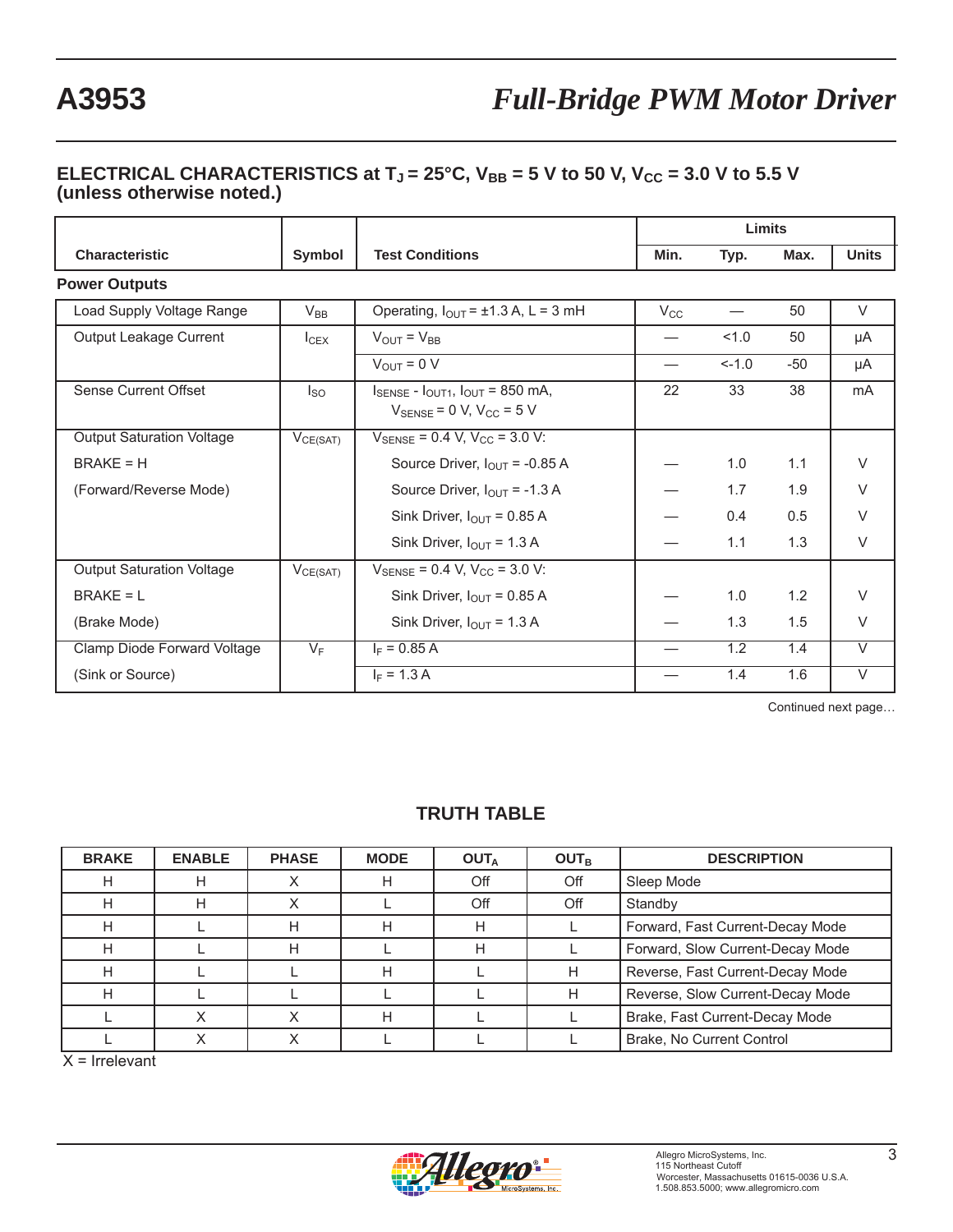### **ELECTRICAL CHARACTERISTICS (continued) at**  $T_J = 25^{\circ}$ **C,**  $V_{BB} = 5$  **V to 50 V,**  $V_{CC} = 3.0$  **V to 5.5 V (unless otherwise noted.)**

|                                |                       |                                                                          | Limits |      |      |              |
|--------------------------------|-----------------------|--------------------------------------------------------------------------|--------|------|------|--------------|
| <b>Characteristic</b>          | Symbol                | <b>Test Conditions</b>                                                   | Min.   | Typ. | Max. | <b>Units</b> |
| <b>AC Timing</b>               |                       |                                                                          |        |      |      |              |
| PWM RC Fixed Off-time          | $t_{\text{OFF RC}}$   | $C_T$ = 680 pF, R <sub>T</sub> = 30 k $\Omega$ , V <sub>CC</sub> = 3.3 V | 18.3   | 20.4 | 22.5 | $\mu s$      |
| <b>PWM Turn-Off Time</b>       | $t_{\text{PWM(OFF)}}$ | Comparator Trip to Source Off,<br>$I_{OUT}$ = 25 mA                      |        | 1.0  | 1.5  | μs           |
|                                |                       | Comparator Trip to Source Off,<br>$I_{OUT} = 1.3 A$                      |        | 1.8  | 2.6  | $\mu s$      |
| PWM Turn-On Time               | $t_{\text{PWM(ON)}}$  | I <sub>RC</sub> Charge On to Source On,<br>$I_{OUT}$ = 25 mA             |        | 0.4  | 0.7  | μs           |
|                                |                       | I <sub>RC</sub> Charge On to Source On,<br>$I_{OUT} = 1.3 A$             |        | 0.55 | 0.85 | $\mu s$      |
| PWM Minimum On Time            | $t_{ON(min)}$         | $V_{CC}$ = 3.3 V, R <sub>T</sub> ≥ 12 kΩ, C <sub>T</sub> = 680 pF        | 0.8    | 1.4  | 1.9  | μs           |
|                                |                       | $V_{CC}$ = 5.0 V, R <sub>T</sub> ≥ 12 kΩ, C <sub>T</sub> = 470 pF        | 0.8    | 1.6  | 2.0  | $\mu s$      |
| <b>Propagation Delay Times</b> | $t_{\text{pd}}$       | $I_{\text{OUT}} = \pm 1.3 \text{ A}$ , 50% to 90%:                       |        |      |      |              |
|                                |                       | <b>ENABLE On to Source On</b>                                            |        | 1.0  |      | μs           |
|                                |                       | <b>ENABLE Off to Source Off</b>                                          |        | 1.0  |      | $\mu s$      |
|                                |                       | <b>ENABLE On to Sink On</b>                                              |        | 1.0  |      | μs           |
|                                |                       | ENABLE Off to Sink Off (MODE = $L$ )                                     |        | 0.8  |      | $\mu s$      |
|                                |                       | PHASE Change to Sink On                                                  |        | 2.4  |      | μs           |
|                                |                       | PHASE Change to Sink Off                                                 |        | 0.8  |      | μs           |
|                                |                       | PHASE Change to Source On                                                |        | 2.0  |      | μs           |
|                                |                       | PHASE Change to Source Off                                               |        | 1.7  |      | μs           |
| Crossover Dead Time            | t <sub>copt</sub>     | 1 k $\Omega$ Load to 25 V, V <sub>BB</sub> = 50 V                        | 0.3    | 1.5  | 3.0  | μs           |
| Maximum PWM Frequency          | $f_{\text{PWM(max)}}$ | $I_{OUT} = 1.3 A$                                                        | 70     |      |      | kHz          |

Continued next page…

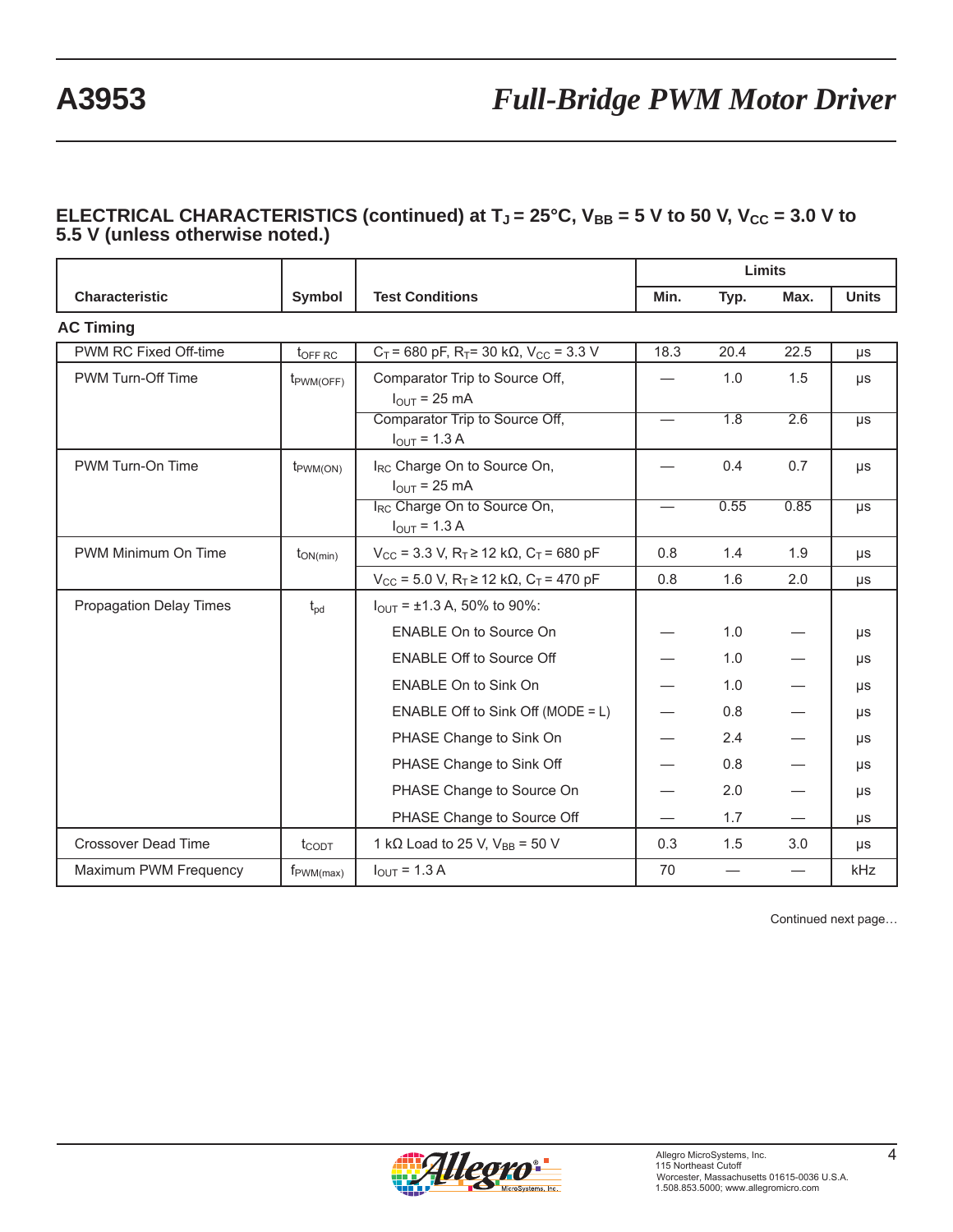### ELECTRICAL CHARACTERISTICS (continued) at T<sub>J</sub> = 25°C, V<sub>BB</sub> = 5 V to 50 V, V<sub>CC</sub> = 3.0 V to **5.5 V (unless otherwise noted. )**

|                                        |                         |                                             | Limits                   |                          |                          |              |
|----------------------------------------|-------------------------|---------------------------------------------|--------------------------|--------------------------|--------------------------|--------------|
| <b>Characteristic</b>                  | Symbol                  | <b>Test Conditions</b>                      |                          | Typ.                     | Max.                     | <b>Units</b> |
| <b>Control Circuitry</b>               |                         |                                             |                          |                          |                          |              |
| Thermal Shutdown Temp.                 | $T_J$                   |                                             | $\overline{\phantom{0}}$ | 165                      | $\overline{\phantom{0}}$ | $^{\circ}$ C |
| Thermal Shutdown Hysteresis            | $\Delta T_J$            |                                             | $\overline{\phantom{0}}$ | 8.0                      | $\overline{\phantom{0}}$ | $^{\circ}C$  |
| <b>UVLO Enable Threshold</b>           |                         |                                             | 2.5                      | 2.75                     | 3.0                      | $\vee$       |
| <b>UVLO Hysteresis</b>                 |                         |                                             | 0.12                     | 0.17                     | 0.25                     | $\vee$       |
| Logic Supply Current                   | $I_{\text{CC(ON)}}$     | $V_{ENABLE} = 0.8 V, V_{BRAKE} = 2.0 V$     |                          | 42                       | 50                       | mA           |
|                                        | $I_{\text{CC(OFF)}}$    | $V_{ENABLE} = 2.0 V, V_{MODE} = 0.8 V$      | $\overline{\phantom{0}}$ | $12 \overline{ }$        | 15                       | mA           |
|                                        | ICC(Brake)              | $V_{BRAKF}$ = 0.8 V                         | $\overline{\phantom{0}}$ | 42                       | 50                       | mA           |
|                                        | $I_{\text{CC(Sleep)}}$  | $V_{ENABLE} = V_{MODE} = V_{BRAKE} = 2.0 V$ | $\overline{\phantom{0}}$ | 500                      | 800                      | μA           |
| Motor Supply Current                   | $I_{\text{BB(ON)}}$     | $V_{ENABLE} = 0.8 V$                        | $\overline{\phantom{0}}$ | 2.5                      | 4.0                      | mA           |
| (No Load)                              | $I_{BB(OFF)}$           | $V_{ENABLE} = 2.0 V, V_{MODE} = 0.8 V$      | $\overline{\phantom{0}}$ | 1.0                      | 50                       | μA           |
|                                        | I <sub>BB(Brake)</sub>  | $V_{BRAKE} = 0.8 V$                         | $\overline{\phantom{0}}$ | 1.0                      | 50                       | μA           |
|                                        | $I_{BB(Sleep)}$         | $V_{ENABLE} = V_{MODE} = 2.0 V$             | $\overline{\phantom{0}}$ | 1.0                      | 50                       | μA           |
| Logic Supply Voltage Range             | $V_{\rm CC}$            | Operating                                   | 3.0                      | 5.0                      | 5.5                      | $\vee$       |
| Logic Input Voltage                    | $V_{IN(1)}$             |                                             | 2.0                      |                          |                          | $\vee$       |
|                                        | $V_{IN(0)}$             |                                             |                          | $\overline{\phantom{0}}$ | 0.8                      | $\vee$       |
| Logic Input Current                    | I <sub>IN(1)</sub>      | $V_{IN}$ = 2.0 V                            | $\overline{\phantom{0}}$ | 1.0                      | 20                       | μA           |
|                                        | $I_{IN(0)}$             | $V_{IN}$ = 0.8 V                            | $\overline{\phantom{0}}$ | $<-2.0$                  | $-200$                   | μA           |
| <b>V<sub>SENSE</sub></b> Voltage Range | $V_{\text{SENSE}(3.3)}$ | $V_{CC}$ = 3.0 V to 3.6 V                   | $\mathbf 0$              | $\overline{\phantom{0}}$ | 0.4                      | $\vee$       |
|                                        | $V_{SENSE(5.0)}$        | $V_{\text{CC}}$ = 4.5 V to 5.5 V            | 0                        | $\overline{\phantom{0}}$ | 1.0                      | $\vee$       |
| Reference Input Current                | $I_{REF}$               | $V_{RFF}$ = 0 V to 1 V                      |                          |                          | ±5.0                     | μA           |
| Comparator Input Offset Volt.          | $V_{10}$                | $V_{REF} = 0 V$                             |                          | ±2.0                     | ±5.0                     | mV           |

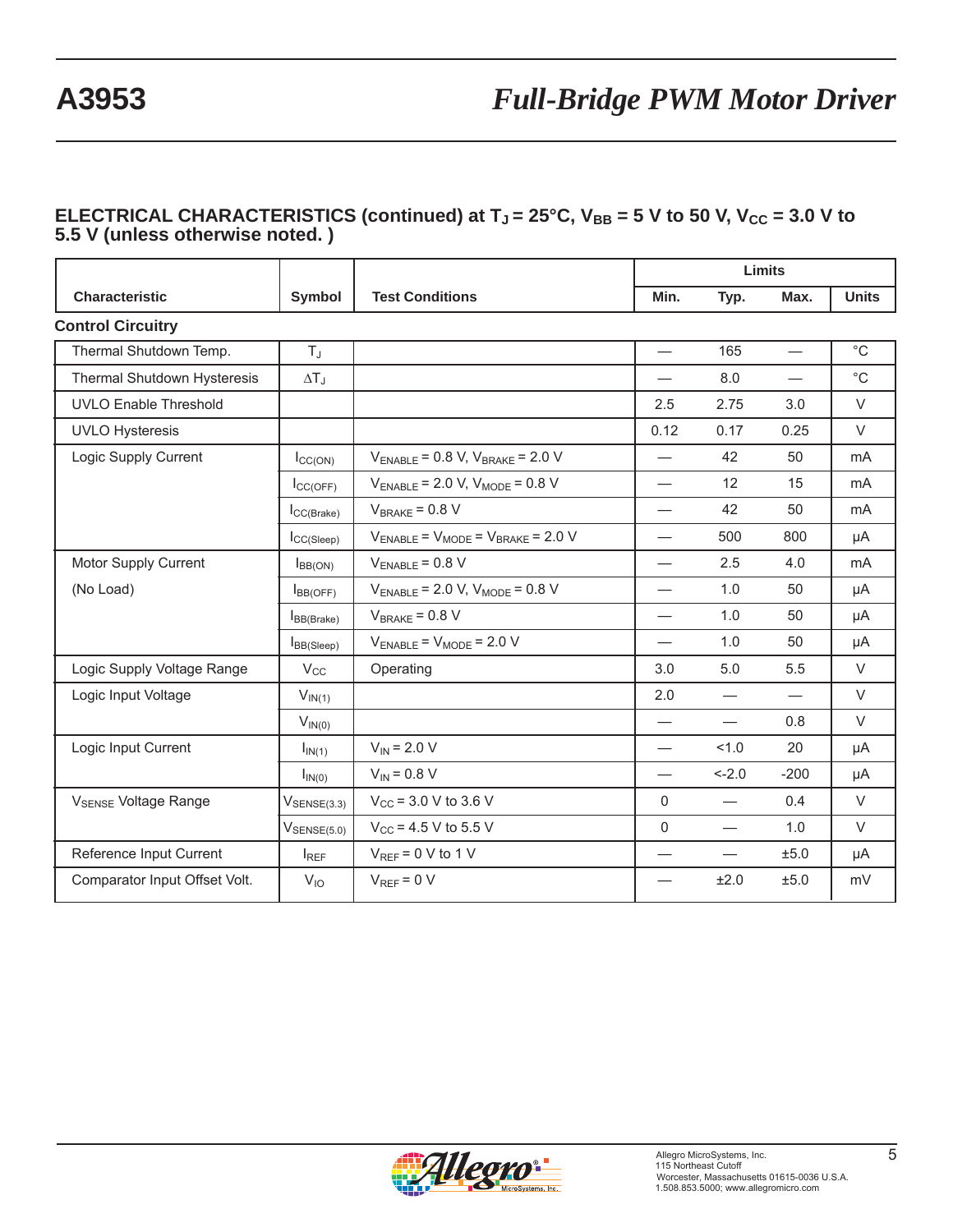# **FUNCTIONAL DESCRIPTION**

### **Internal PWM Current Control During Forward**

**and Reverse Operation.** The A3953 contains a fixed off-time pulse width modulated (PWM) current-control circuit that can be used to limit the load current to a desired value. The peak value of the current limiting  $(I_{TRIP})$  is set by the selection of an external current sensing resistor  $(R<sub>S</sub>)$  and reference input voltage ( $V_{REF}$ ). The internal circuitry compares the voltage across the external sense resistor to the voltage on the reference input terminal (REF) resulting in a transconductance function approximated by:

$$
I_{TRIP} \approx \frac{V_{REF}}{R_S} - I_{SO}
$$

where  $I_{SO}$  is the offset due to base drive current.

In forward or reverse mode the current-control circuitry limits the load current as follows: when the load current reaches  $I_{TRIP}$ , the comparator resets a latch that turns off the selected source driver or selected sink and source driver pair depending on whether the device is operating in slow or fast current-decay mode, respectively.

In slow current-decay mode, the selected source driver is disabled; the load inductance causes the current to recirculate through the sink driver and ground clamp diode. In fast currentdecay mode, the selected sink and source driver pair are disabled; the load inductance causes the current to flow from ground to the load supply via the ground clamp and flyback diodes.





The user selects an external resistor  $(R_T)$  and capacitor  $(C_T)$  to determine the time period ( $t_{\text{OFF}} = R_{\text{T}} x C_{\text{T}}$ ) during which the drivers remain disabled (see RC Fixed Off-Time section, below). At the end of the RC interval, the drivers are enabled allowing the load current to increase again. The PWM cycle repeats, maintaining the peak load current at the desired value (figure 2).

#### **Figure 2 Fast and Slow Current-Decay Waveforms**



#### **INTERNAL PWM CURRENT CONTROL DURING BRAKE-MODE OPERATION**

**Brake Operation - MODE Input High.** The brake circuit turns off both source drivers and turns on both sink drivers. For dc motor applications, this has the effect of shorting the motor back-EMF voltage resulting in current flow that dynamically brakes the motor. If the back-EMF voltage is large, and there is no PWM current limiting, the load current can increase to a value that approaches that of a locked rotor condition. To limit the current, when the  $I_{TRIP}$  level is reached, the PWM circuit disables the conducting sink drivers. The energy stored in the motor inductance is discharged into the load supply causing the motor current to decay.

As in the case of forward/reverse operation, the drivers are enabled after a time given by  $t_{\text{OFF}} = R_T x C_T$  (see RC Fixed Off-Time section, below). Depending on the back-EMF voltage (proportional to the motor decreasing speed), the load current again may increase to  $I_{TRIP}$ . If so, the PWM cycle will repeat, limiting the peak load current to the desired value.

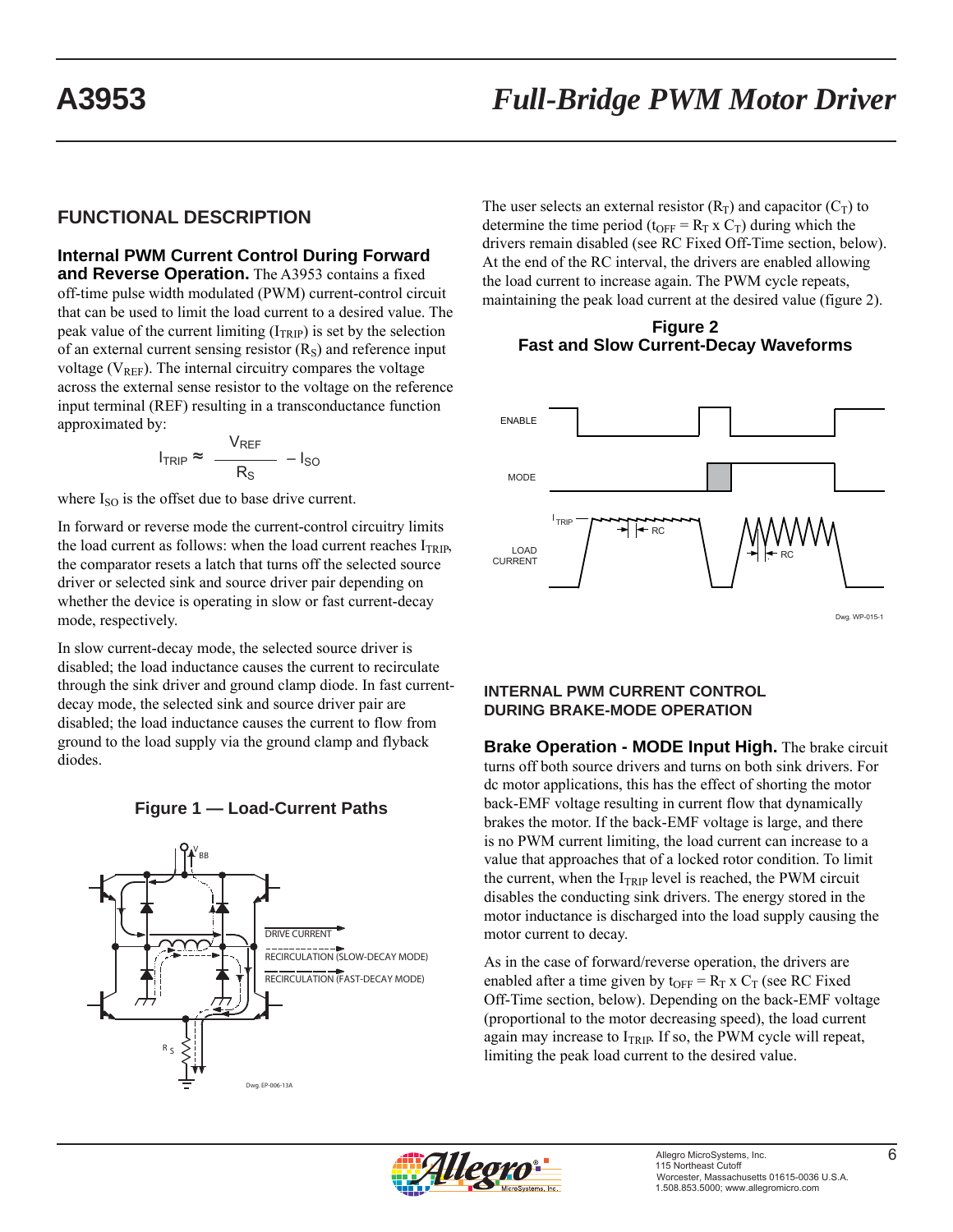During braking, when the MODE input is high, the peak current limit can be approximated by:

$$
I_{TRIP \text{ BRAKE MH}} \approx \frac{V_{REF}}{R_S}
$$

**CAUTION:** Because the kinetic energy stored in the motor and load inertia is being converted into current, which charges the  $V_{BB}$  supply bulk capacitance (power supply output and decoupling capacitance), care must be taken to ensure the capacitance is sufficient to absorb the energy without exceeding the voltage rating of any devices connected to the motor supply.

**Brake Operation - MODE Input Low.** During braking, with the MODE input low, the internal current-control circuitry is disabled. Therefore, care should be taken to ensure that the motor's current does not exceed the ratings of the device. The braking current can be measured by using an oscilloscope with a current probe connected to one of the motor's leads, or if the back-EMF voltage of the motor is known, approximated by:

$$
I_{\text{PEAK BRAKE ML}} \approx \frac{V_{\text{BEMF}} - 1V}{R_{\text{LOAD}}}
$$

**RC Fixed Off-Time.** The internal PWM current-control circuitry uses a one shot to control the time the driver(s) remain(s) off. The one-shot time,  $t_{OFF}$  (fixed off-time), is determined by the selection of an external resistor  $(R_T)$  and capacitor  $(C_T)$  connected in parallel from the RC timing terminal to ground. The fixed off-time, over a range of values of  $C_T = 470$ pF to 1500 pF and R<sub>T</sub> = 12 kΩ to 100 kΩ, is approximated by:

$$
t_{OFF}\approx R_T\,x\;C_T
$$

The operation of the circuit is as follows: when the PWM latch is reset by the current comparator, the voltage on the RC terminal will begin to decay from approximately  $0.60V_{CC}$ . When the voltage on the RC terminal reaches approximately  $0.22V_{CC}$ , the PWM latch is set, thereby enabling the driver(s).

**RC Blanking.** In addition to determining the fixed off-time of the PWM control circuit, the  $C_T$  component sets the comparator blanking time. This function blanks the output of the comparator when the outputs are switched by the internal current-control circuitry (or by the PHASE, BRAKE, or ENABLE inputs).

The comparator output is blanked to prevent false over-current detections due to reverse recovery currents of the clamp diodes, and/or switching transients related to distributed capacitance in the load.

During internal PWM operation, at the end of the  $t_{\text{OFF}}$  time, the comparator's output is blanked and  $C<sub>T</sub>$  begins to be charged from approximately  $0.22V_{CC}$  by an internal current source of approximately 1 mA. The comparator output remains blanked until the voltage on  $C_T$  reaches approximately  $0.60V_{CC}$ .

When a transition of the PHASE input occurs,  $C_T$  is discharged to near ground during the crossover delay time (the crossover delay time is present to prevent simultaneous conduction of the source and sink drivers). After the crossover delay,  $C_T$  is charged by an internal current source of approximately 1 mA. The comparator output remains blanked until the voltage on  $C_T$ reaches approximately  $0.60V_{CC}$ .

When the device is disabled, via the ENABLE input,  $C_T$  is discharged to near ground. When the device is re-enabled,  $C_T$  is charged by an internal current source of approximately 1 mA. The comparator output remains blanked until the voltage on  $C_T$ reaches approximately  $0.60V_{CC}$ .

**For 3.3 V operation, the minimum recommended value**  for  $C_T$  is 680 pF  $\pm$  5 %. For 5.0 V operation, the minimum **recommended value for**  $C_T$  **is 470 pF**  $\pm$  **5%.** These values ensure that the blanking time is sufficient to avoid false trips of the comparator under normal operating conditions. For optimal regulation of the load current, the above values for  $C_T$ are recommended and the value of  $R_T$  can be sized to determine t<sub>OFF</sub>. For more information regarding load current regulation, see below.

#### **LOAD CURRENT REGULATION WITH INTERNAL PWM CURRENT-CONTROL CIRCUITRY**

When the device is operating in slow current-decay mode, there is a limit to the lowest level that the PWM currentcontrol circuitry can regulate load current. The limitation is the minimum duty cycle, which is a function of the user-selected

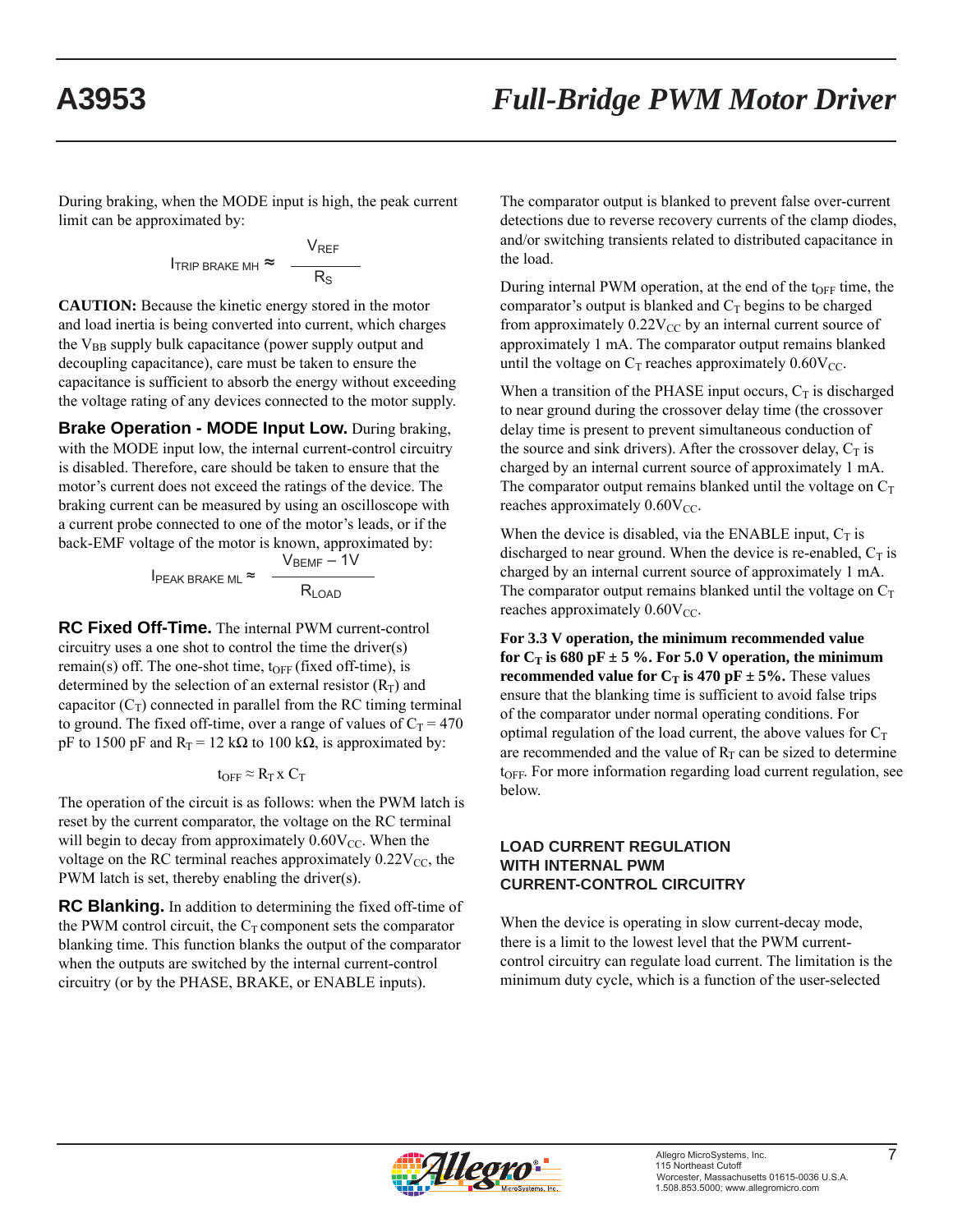value of t<sub>OFF</sub> and the minimum on-time pulse  $t_{ON(min)}$  max that occurs each time the PWM latch is reset. If the motor is not rotating (as in the case of a stepper motor in hold/detent mode, a brush dc motor when stalled, or at startup), the worst case value of current regulation can be approximated by:

 $[(V_{BB} - V_{SAT(source+sink)}) \times t_{ON(min)}$ max $] - (1.05(V_{SAT(sink)} + V_F) \times t_{OFF})$  $I_{AVF} \approx -$ 

 $1.05$  x ( $t_{ON(min)}$ max +  $t_{OFF}$ ) x  $R_{LOAD}$ 

where  $t_{OFF} = R_T x C_T$ ,  $R_{LOAD}$  is the series resistance of the load,  $V_{BB}$  is the motor supply voltage and t  $_{ON(min)}$  max is specified in the Electrical Characteristics table. When the motor is rotating, the back EMF generated will influence the above relationship. For brush dc motor applications, the current regulation is improved. For stepper motor applications, when the motor is rotating, the effect is more complex. A discussion of this subject is included in the section on stepper motors below.

The following procedure can be used to evaluate the worst-case slow current-decay internal PWM load current regulation in the system:

1. Set  $V_{REF}$  to 0 volts. With the load connected and the PWM current control operating in slow current-decay mode, use an oscilloscope to measure the time the output is low (sink on) for the output that is chopping. This is the typical minimum on time  $(t_{ON(min)}$  typ) for the device.

2. The  $C_T$  then should be increased until the measured value of  $t_{ON(min)}$  is equal to  $t_{ON(min)}$  max as specified in the electrical characteristics table.

3. When the new value of  $C_T$  has been set, the value of  $R_T$  should be decreased so the value for  $t_{\text{OFF}} = R_{\text{T}} x C_{\text{T}}$  (with the artificially increased value of  $C_T$ ) is equal to the nominal design value.

4. The worst-case load-current regulation then can be measured in the system under operating conditions.

**PWM of the PHASE and ENABLE Inputs.** The

PHASE and ENABLE inputs can be pulse-width modulated to regulate load current. Typical propagation delays from the PHASE and ENABLE inputs to transitions of the power outputs are specified in the electrical characteristics table. If the internal PWM current control is used, the comparator blanking function is active during phase and enable transitions. This eliminates false tripping of the over-current comparator caused by switching transients (see RC Blanking section, above).

**Enable PWM.** With the MODE input low, toggling the ENABLE input turns on and off the selected source and sink drivers. The corresponding pair of flyback and ground-clamp diodes conduct after the drivers are disabled, resulting in fast current decay. When the device is enabled the internal currentcontrol circuitry will be active and can be used to limit the load current in a slow current-decay mode.

For applications that PWM the ENABLE input and desire the internal current-limiting circuit to function in the fast decay mode, the ENABLE input signal should be inverted and connected to the MODE input. This prevents the device from being switched into sleep mode when the ENABLE input is low.

**Phase PWM.** Toggling the PHASE terminal selects which sink/source pair is enabled, producing a load current that varies with the duty cycle and remains continuous at all times. This can have added benefits in bidirectional brush dc servo motor applications as the transfer function between the duty cycle on the PHASE input and the average voltage applied to the motor is more linear than in the case of ENABLE PWM control (which produces a discontinuous current at low current levels). For more information see DC Motor Applications section, below.

**Synchronous Fixed-Frequency PWM.** The internal PWM current-control circuitry of multiple A3953 devices can be synchronized by using the simple circuit shown in figure 3. A 555 IC can be used to generate the reset pulse/blanking signal  $(t_1)$  for the device and the period of the PWM cycle  $(t_2)$ . The value of  $t_1$  should be a minimum of 1.5 ms. When used in this configuration, the  $R_T$  and  $C_T$  components should be omitted. The PHASE and ENABLE inputs should not be PWM with this circuit configuration due to the absence of a blanking function synchronous with their transitions.





**Miscellaneous Information.** A logic high applied to both the ENABLE and MODE terminals puts the device into a sleep mode to minimize current consumption when not in use.

An internally generated dead time prevents crossover currents that can occur when switching phase or braking.

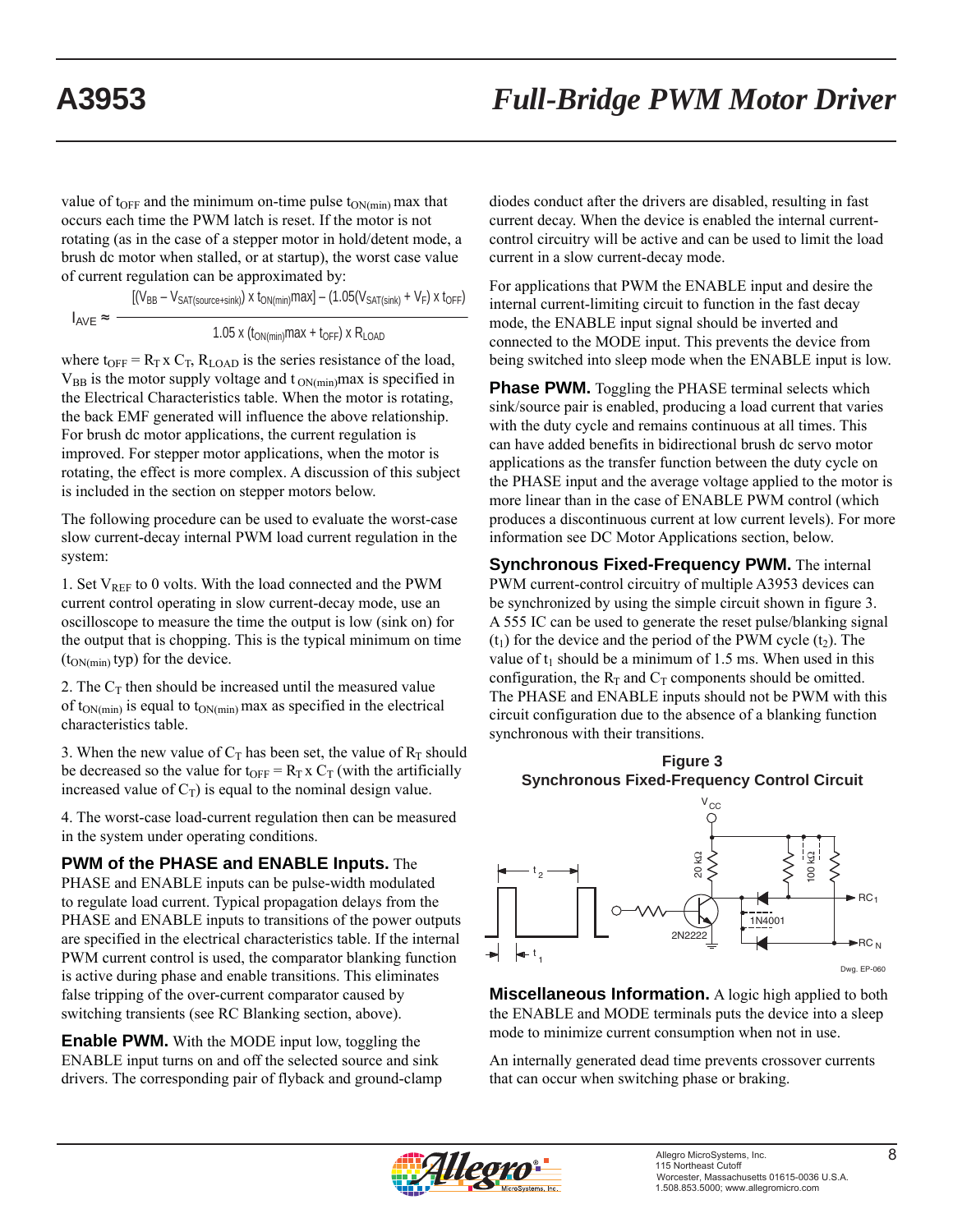Thermal protection circuitry turns off all drivers should the junction temperature reach 165°C (typical). This is intended only to protect the device from failures due to excessive junction temperatures and should not imply that output short circuits are permitted. The hysteresis of the thermal shutdown circuit is approximately 15°C.

# **APPLICATION NOTES**

**Current Sensing.** The actual peak load current (I<sub>PEAK</sub>) will be above the calculated value of  $I_{TRIP}$  due to delays in the turn off of the drivers. The amount of overshoot can be approximated by:

> $(V_{BB} - [(I_{TRIP} \times R_{LOAD}) + V_{BEMF}]) \times t_{PWM(OFF)}$ **L**LOAD  $I_{OS}$ ≈

where  $V_{BB}$  is the motor supply voltage,  $V_{BEMF}$  is the back-EMF voltage of the load,  $R_{\text{LOAD}}$  and  $L_{\text{LOAD}}$  are the resistance and inductance of the load respectively, and t<sub>PWM(OFF)</sub> is specified in the electrical characteristics table.

The reference terminal has a maximum input bias current of  $\pm$ 5 μA. This current should be taken into account when determining the impedance of the external circuit that sets the reference voltage value.

To minimize current-sensing inaccuracies caused by ground trace I x R drops, the current-sensing resistor should have a separate return to the ground terminal of the device. For low-value sense resistors, the I x R drops in the printed wiring board can be significant and should be taken into account. The use of sockets should be avoided as their contact resistance can cause variations in the effective value of  $R_s$ .

Generally, larger values of  $R<sub>S</sub>$  reduce the aforementioned effects but can result in excessive heating and power loss in the sense resistor. The selected value of  $R<sub>S</sub>$  should not cause the absolute maximum voltage rating of 1.0 V (0.4 V for  $V_{CC}$  = 3.3 V operation), for the SENSE terminal, to be exceeded.

The current-sensing comparator functions down to ground allowing the device to be used in microstepping, sinusoidal, and other varying current-profile applications.

**Thermal Considerations.** For reliable operation it is recommended that the maximum junction temperature be kept below 110°C to 125°C. The junction temperature can be measured best by attaching a thermocouple to the power tab/batwing of the device and measuring the tab temperature,  $T<sub>TAB</sub>$ . The junction temperature can then be approximated by using the formula:

# $T_J \approx T_{TAB} + (I_{LOAD} \times 2 \times V_F \times R_{\theta JT})$

where  $V_F$  may be chosen from the electrical specification table

for the given level of  $I_{\text{LOAD}}$ . The value for  $R_{\theta JT}$  is given in the package thermal resistance table for the appropriate package.

The power dissipation of the batwing packages can be improved by 20% to 30% by adding a section of printed circuit board copper (typically 6 to 18 square centimeters) connected to the batwing terminals of the device.

The thermal performance in applications that run at high load currents and/or high duty cycles can be improved by adding external diodes in parallel with the internal diodes. In internal PWM slow-decay applications, only the two ground clamp diodes need be added. For internal fast-decay PWM, or external PHASE or ENABLE input PWM applications, all four external diodes should be added for maximum junction temperature reduction.

**PCB Layout.** The load supply terminal, V<sub>BB</sub>, should be decoupled with an electrolytic capacitor  $($ >47  $\mu$ F is recommended) placed as close to the device as is physically practical. To minimize the effect of system ground I x R drops on the logic and reference input signals, the system ground should have a low-resistance return to the motor supply voltage. See also the Current Sensing and Thermal Considerations sections, above.

**Fixed Off-Time Selection.** With increasing values of t<sub>OFF</sub> switching losses will decrease, low-level load-current regulation will improve, EMI will be reduced, the PWM frequency will decrease, and ripple current will increase. The value of  $t_{\text{OFF}}$  can be chosen for optimization of these parameters. For applications where audible noise is a concern, typical values of  $t_{\text{OFF}}$  are chosen to be in the range of 15 ms to 35 ms.

**Stepper Motor Applications.** The MODE terminal can be used to optimize the performance of the device in microstepping/sinusoidal stepper-motor drive applications. When the load current is increasing, slow decay mode is used to limit the switching losses in the device and iron losses in the motor. This also improves the maximum rate at which the load current can increase (as compared to fast decay) due to the slow rate of decay during  $t_{\text{OFF}}$ . When the load current is decreasing, fast-decay mode is used to regulate the load current to the desired level. This prevents tailing of the current profile caused by the back-EMF voltage of the stepper motor.

In stepper-motor applications applying a constant current to the load, slow-decay mode PWM is typically used to limit the switching losses in the device and iron losses in the motor.

**DC Motor Applications.** In closed-loop systems, the speed of a dc motor can be controlled by PWM of the PHASE or ENABLE inputs, or by varying the reference input voltage (REF). In digital systems (microprocessor controlled), PWM of the PHASE or ENABLE input is used typically thus avoiding

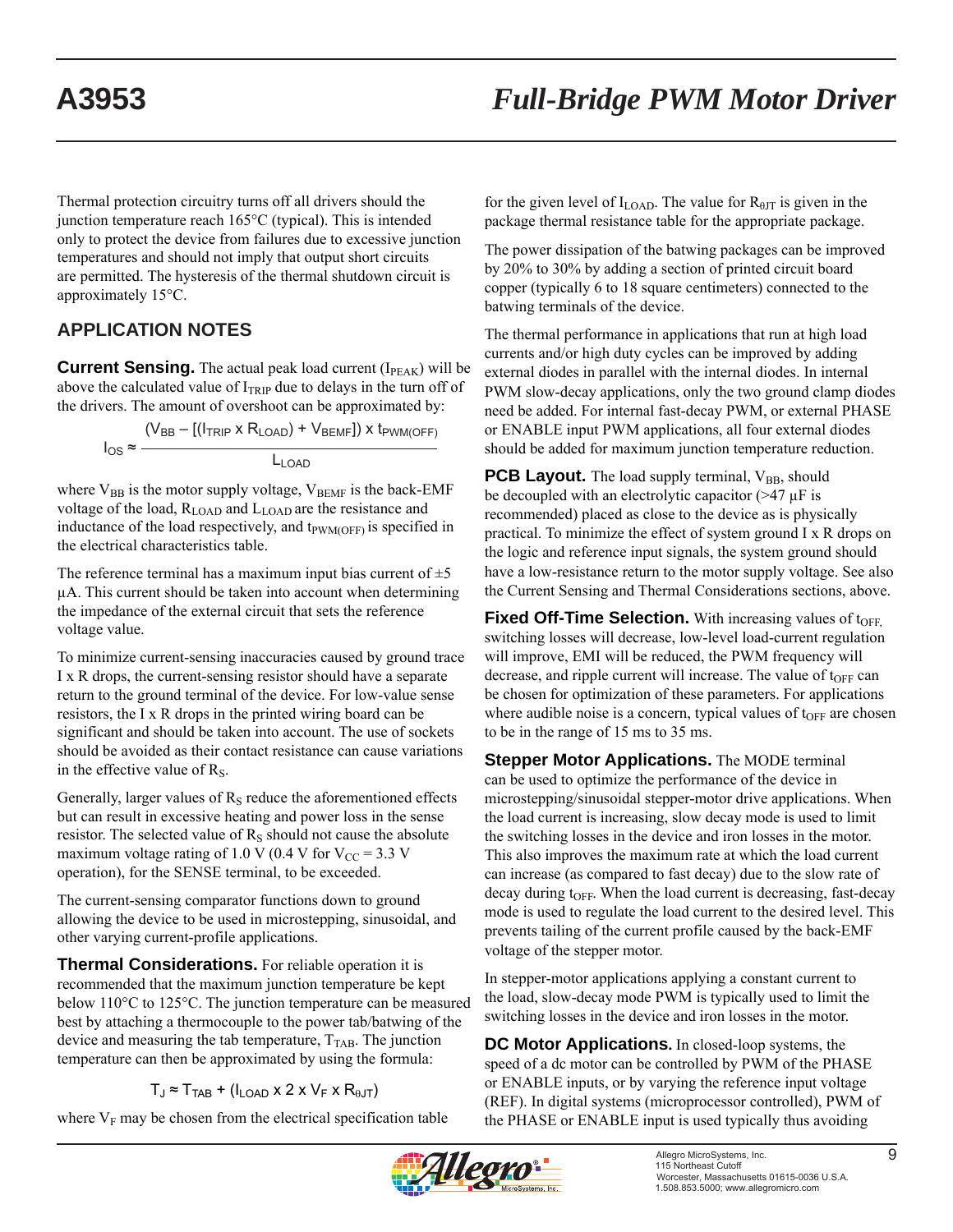the need to generate a variable analog voltage reference. In this case, a dc voltage on the REF input is used typically to limit the maximum load current.

In dc servo applications, which require accurate positioning at low or zero speed, PWM of the PHASE input is selected typically. This simplifies the servo control loop because the transfer function between the duty cycle on the PHASE input and the average voltage applied to the motor is more linear than in the case of ENABLE PWM control (which produces a discontinuous current at low current levels).

With bidirectional dc servo motors, the PHASE terminal can be used for mechanical direction control. Similar to when braking the motor dynamically, abrupt changes in the direction of a rotating motor produces a current generated by the back-EMF. The current generated will depend on the mode of operation. If the internal current control circuitry is not being used, then the maximum load current generated can be approximated by  $I_{\text{LOAD}} =$  $(V_{\text{BEMF}} + V_{\text{BB}})/R_{\text{LOAD}}$  where  $V_{\text{BEMF}}$  is proportional to the motor's speed. If the internal slow current-decay control circuitry is used, then the maximum load current generated can be approximated by  $I_{\text{LOAD}} = V_{\text{BEMF}}/R_{\text{LOAD}}$ . For both cases care must be taken to ensure that the maximum ratings of the device are not exceeded. If the internal fast current-decay control circuitry is used, then the load current will regulate to a value given by:

$$
I_{\rm LOAD} = V_{\rm REF}/R_S.
$$

**CAUTION:** In fast current-decay mode, when the direction of the motor is changed abruptly, the kinetic energy stored in the motor and load inertia will be converted into current that charges the  $V_{BB}$  supply bulk capacitance (power supply output and decoupling capacitance). Care must be taken to ensure that the capacitance is sufficient to absorb the energy without exceeding the voltage rating of any devices connected to the motor supply. See also the Brake Operation section, above.

**Soldering Considerations.** The lead (Pb) free (100% matte tin) plating on lead terminations is 100% backwardcompatible for use with traditional tin-lead solders of any composition, at any temperature of soldering that has been traditionally used for that tin-lead solder alloy. Further, 100% matte tin finishes solder well with tin-lead solders even at temperatures below 232°C. This is because the matte tin dissolves easily in the tin-lead. Additional information on soldering is available on the Allegro Web site, www.allegromicro.com.